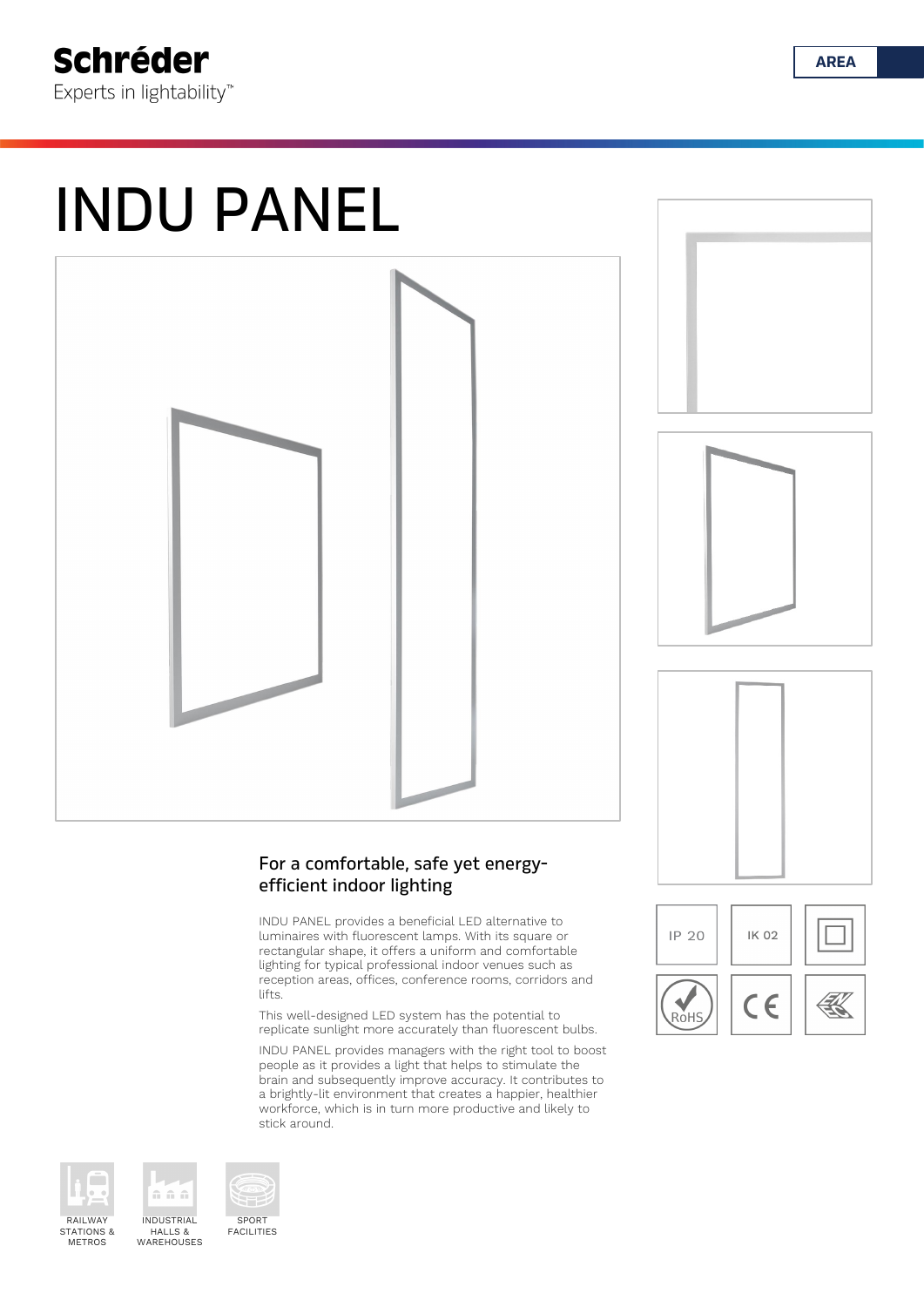### INDU PANEL | SUMMARY

# **Schréder**

### Concept

Made of aluminium and equipped with a polycarbonate protector, INDU PANEL is designed for recessed or pendant mounting. The electrical connection to the driver is made at the back of the luminaire. As an option, INDU PANEL can be controlled via the DALI protocol and integrate a Building Management System (BMS).

This modern lighting solution complies with the strictest indoor safety regulations. It is a fireproof solution with a high flammability resistance (650°C for the standard version or 850°C for the HF variant) to keep providing light during a fire and to prevent any smoke or fumes as well as hot drops of plastic falling onto people.

INDU PANEL also stands out as it provides high visual comfort. It offers a low UGR: UGR 19 for the standard version and UGR 16 for the low-glare version. UGR (Unified Glare Rating) is a method for calculating the glare from luminaires. The UGR rating helps to determine how likely a luminaire is to cause discomfort to those around it. This classification goes up to 40, with low numbers indicating low glare.

The precise and final UGR value will depend on the environment where the luminaire is installed (installation height, colour of the walls…). Please refer to your lighting study or your sales representative.



INDU PANEL provides a very comfortable lighting with a low UGR.



The electrical connection is performed at the back of the luminaire.

### TYPES OF APPLICATION

- RAILWAY STATIONS & METROS
- INDUSTRIAL HALLS & WAREHOUSES
- SPORT FACILITIES

### KEY ADVANTAGES

- White light with a high colour rendering index
- 2 sizes for flexibility
- Elegant design for low height installation
- Low power consumption
- Easy installation and maintenance free
- Efficient, uniform and glare free light



The fire-resistant INDU PANEL complies with the strictest indoor safety regulations.



INDU PANEL is available with a square or rectangular shape.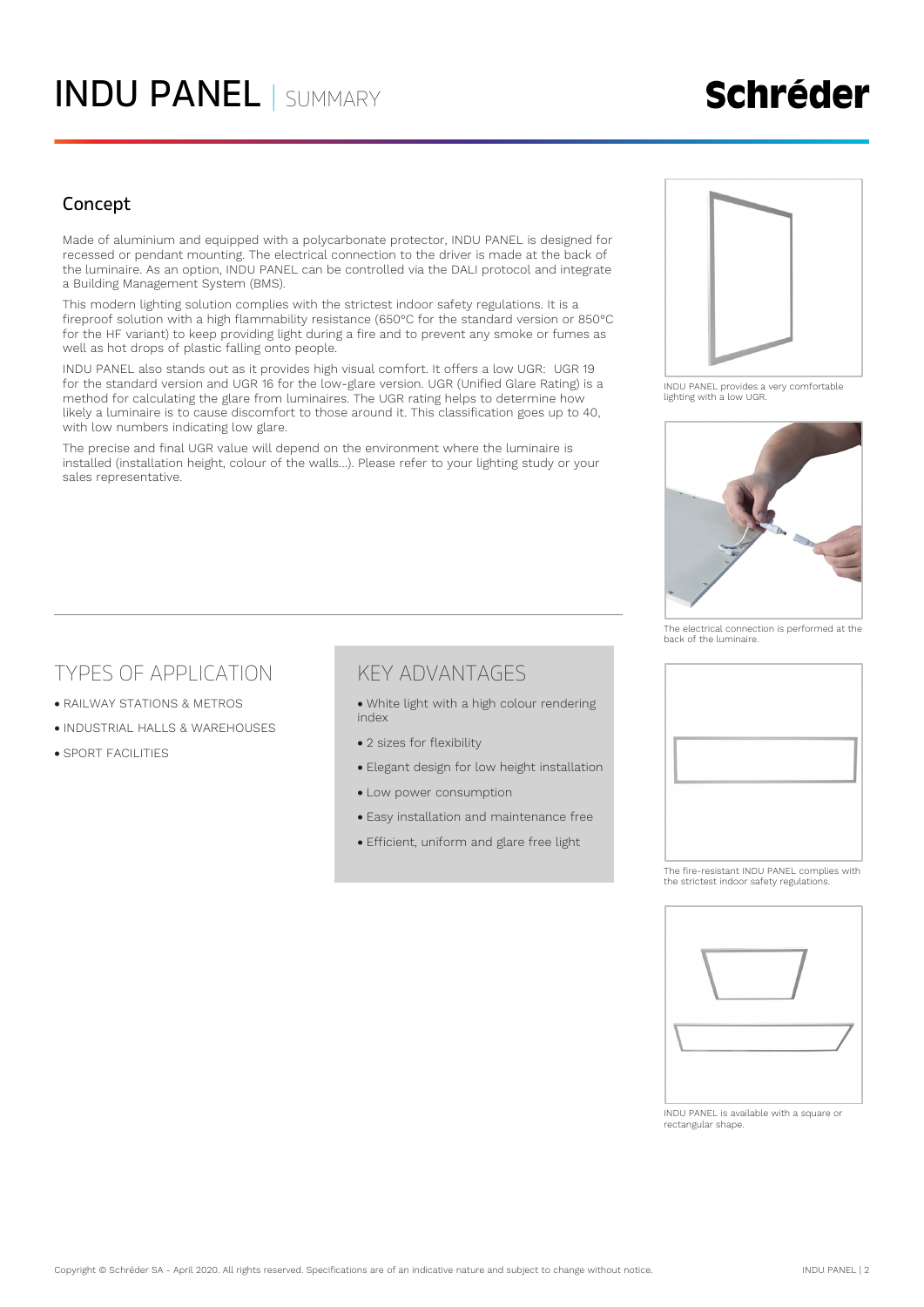# INDU PANEL | CHARACTERISTICS

## Schréder

#### GENERAL INFORMATION

| Driver included       | Yes |
|-----------------------|-----|
| CF Mark               | Yes |
| <b>FNFC</b> certified | Yes |
| ROHS compliant        | Yes |

#### HOUSING AND FINISH

| Housing           | Aluminium     |
|-------------------|---------------|
| Protector         | Polycarbonate |
| Tightness level   | IP 20         |
| Impact resistance | IK 02         |

#### OPERATING CONDITIONS

Operating temperature range (Ta) -20°C up to +40°C / -4°F up to 104°F

#### ELECTRICAL INFORMATION

| <b>Flectrical class</b>          | Class II FU               |  |  |  |
|----------------------------------|---------------------------|--|--|--|
| Nominal voltage                  | $220 - 240V - 50 - 60Hz$  |  |  |  |
| Power factor (at full<br>load)   | 0.9                       |  |  |  |
| Surge protection<br>options (kV) | 3                         |  |  |  |
| Control protocol(s)              | DAI                       |  |  |  |
| OPTICAL INFORMATION              |                           |  |  |  |
| LED colour<br>temperature        | 4000K (Neutral White 840) |  |  |  |
| Colour rendering<br>index (CRI)  | >80 (Neutral White 840)   |  |  |  |
| LIFETIME OF THE LEDS @ TO 25°C   |                           |  |  |  |
| All configurations               | 50,000h - L90             |  |  |  |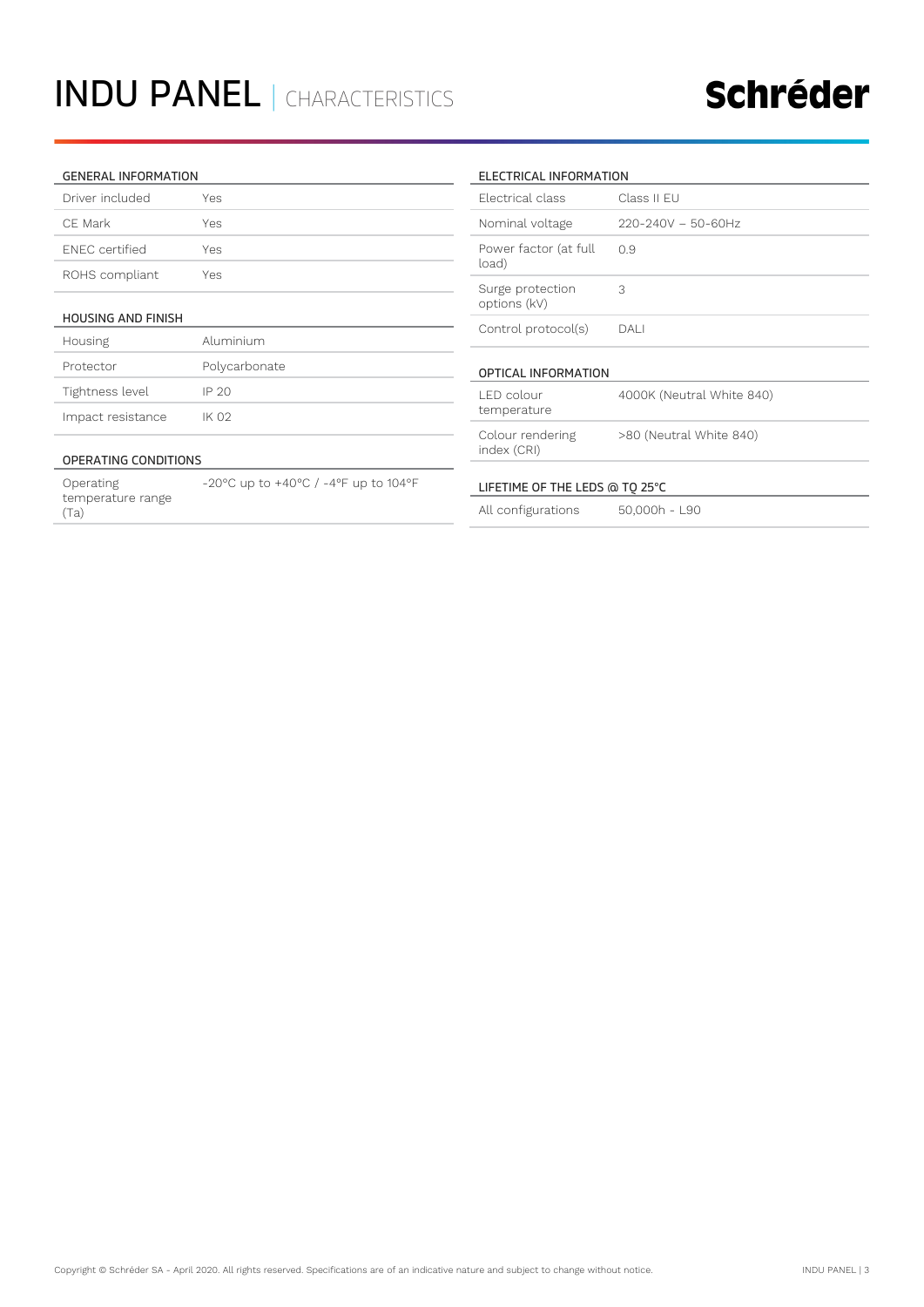# Schréder

#### DIMENSIONS AND MOUNTING

| AxBxC (mm   inch)      | INDU PANEL 1 - 595x8.8x595   23.4x0.3x23.4<br>INDU PANEL 2 - 1195x8.8x295   47.0x0.3x11.6 |
|------------------------|-------------------------------------------------------------------------------------------|
| Weight (kg   lbs)      | INDU PANEL 1 - 2.1   4.6<br>INDU PANEL 2 - 2.3   5.1                                      |
| Mounting possibilities | Suspended mounting<br>Surface mounting<br>Ceiling-recessed                                |

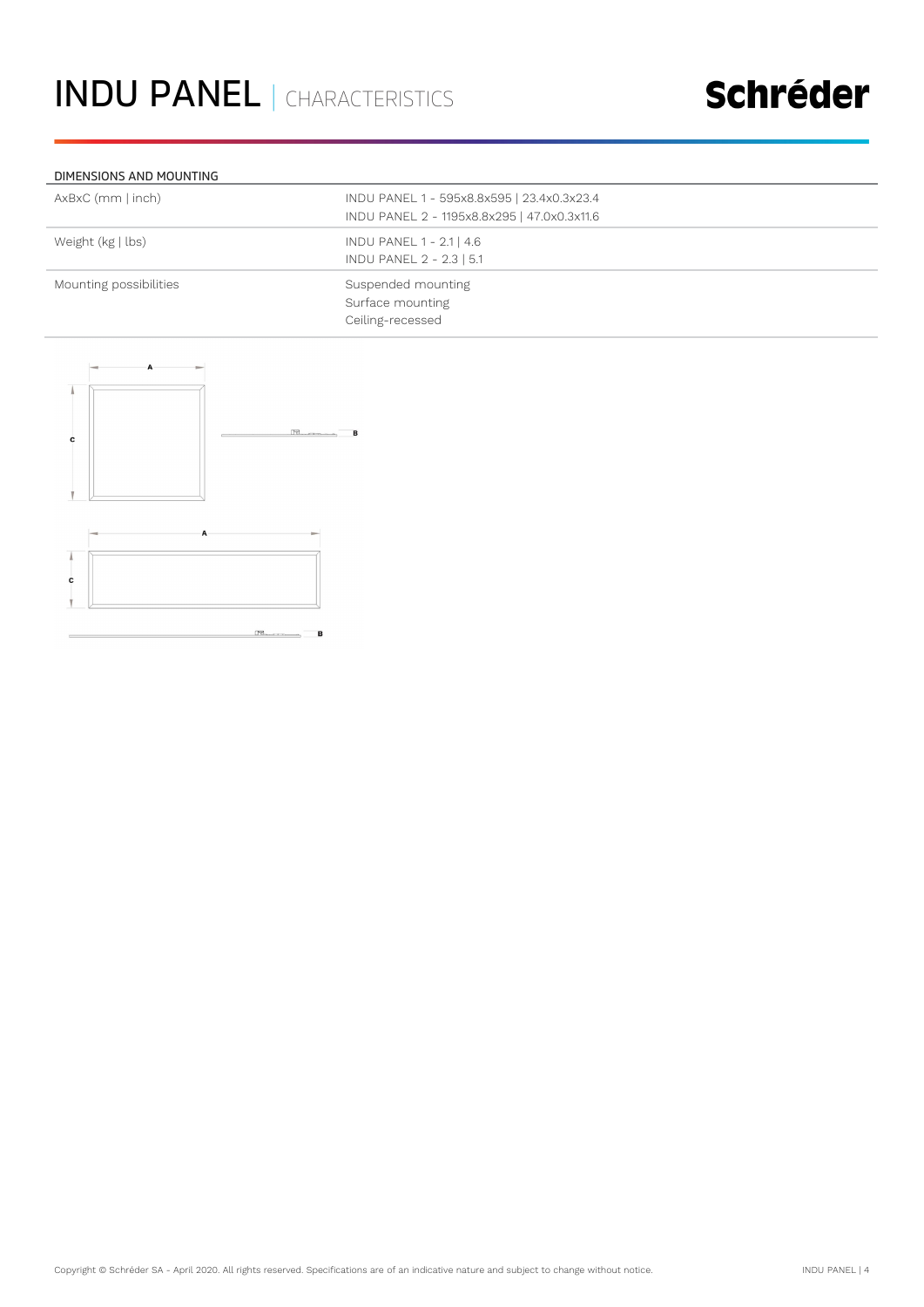# INDU PANEL | PERFORMANCE

## Schréder

|                 |                | Luminaire output flux (lm)<br>Neutral White 840 |      | Power consumption (W) |     | Luminaire efficacy<br>(lm/W) |       |
|-----------------|----------------|-------------------------------------------------|------|-----------------------|-----|------------------------------|-------|
| Luminaire       | Number of LEDs | Current (mA)                                    | Min  | Max                   | Min | Max                          | Up to |
| INDU<br>PANEL 1 | 180            | 50                                              | 3400 | 3600                  | 30  | 30                           | 120   |
| INDU<br>PANEL 2 | 180            | 50                                              | 3300 | 3600                  | 30  | 30                           | 120   |

Tolerance on LED flux is ± 7% and on total luminaire power ± 5 %